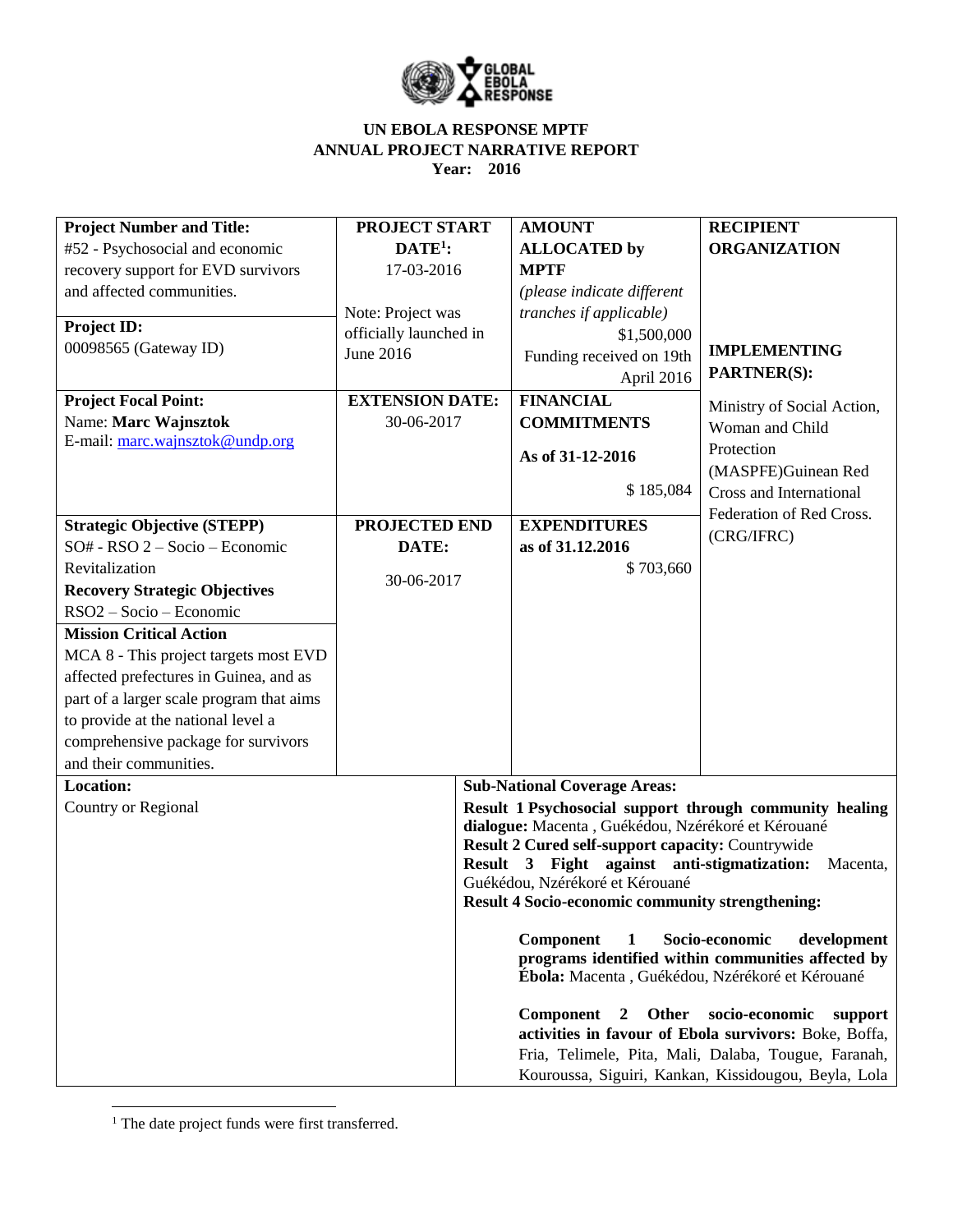

**Year: 2016**

|          |                                                      |          | and Yomou.                              |
|----------|------------------------------------------------------|----------|-----------------------------------------|
|          |                                                      |          |                                         |
|          | <b>Report Submitted by:</b>                          |          | <b>Report Cleared by:</b>               |
| $\Omega$ | Name: Aboubacar Mariam Sylla                         |          | Name: Lionel Laurens                    |
| $\circ$  | Title: Project manager Cluster Inclusive Development | $\Omega$ | Date of Submission: 06/04/17            |
| $\Omega$ | Date of Submission                                   | $\circ$  | Participating Organization (Lead): UNDP |
| $\circ$  | Participating Organization (Lead): PNUD              |          | Email address: lionel.laurens@undp.org  |
|          | Email address                                        |          |                                         |

| <b>OUTPUT INDICATORS</b>                                                                          |                                                  |                                                                                                                                                                                                                                                                                   |                                                                                                                                                                                  |                                                                                                                                                                                  |                                                                            |  |  |
|---------------------------------------------------------------------------------------------------|--------------------------------------------------|-----------------------------------------------------------------------------------------------------------------------------------------------------------------------------------------------------------------------------------------------------------------------------------|----------------------------------------------------------------------------------------------------------------------------------------------------------------------------------|----------------------------------------------------------------------------------------------------------------------------------------------------------------------------------|----------------------------------------------------------------------------|--|--|
| <b>Indicator</b>                                                                                  | Geographic<br><b>Area</b>                        | Projected<br><b>Target</b><br>(as per results<br>matrix)                                                                                                                                                                                                                          | Quantitative<br>results for the<br>reporting period                                                                                                                              | <b>Cumulative</b><br>results since<br>project<br>commencement<br>(quantitative)                                                                                                  | <b>Delivery Rate</b><br>(cumulative % of<br>projected total)<br>as of date |  |  |
|                                                                                                   |                                                  |                                                                                                                                                                                                                                                                                   |                                                                                                                                                                                  | Description of the quantifiable indicator as set out in the approved project proposal                                                                                            |                                                                            |  |  |
| Résult 1<br>Number of<br>community<br>healing sessions<br>conducted                               | Nzerekore,<br>Macenta,<br>Guekedou,<br>Kerouane, | 400 community<br>healing dialogue<br>(CHD) sessions<br>conducted for<br>survivors living<br>in $20$ sub-<br>prefectures.<br>(Note 1: 40)<br>community<br>healing dialogue<br>groups set up in<br>$20$ sub-<br>prefectures.<br>Each group<br>conducts10<br>sessions of<br>$CHD.$ ) | 412 community<br>healing dialogue<br>sessions conducted<br>until to December<br>2016<br>11 991 benefiting<br>from community<br>heal dialogue<br>sessions up to<br>December 2017. | 412 community<br>healing dialogue<br>sessions conducted<br>until to December<br>2016<br>11 991 benefiting<br>from community<br>heal dialogue<br>sessions up to<br>December 2017. | 103 %                                                                      |  |  |
| Number of<br>Individual<br>psychosocial<br>counseling done<br>after community<br>healing dialogue |                                                  | 40<br>beneficiaries<br>need specific and<br>close follow up.<br>(Note 2:<br>Number of<br>beneficiaries<br>identified in need                                                                                                                                                      | 24 people<br>identified in need<br>of specific and<br>close follow up<br>support up to<br>December 2016.                                                                         | 24 people identified<br>in need of specific<br>and close follow up<br>support up to<br>December 2016                                                                             | 60%                                                                        |  |  |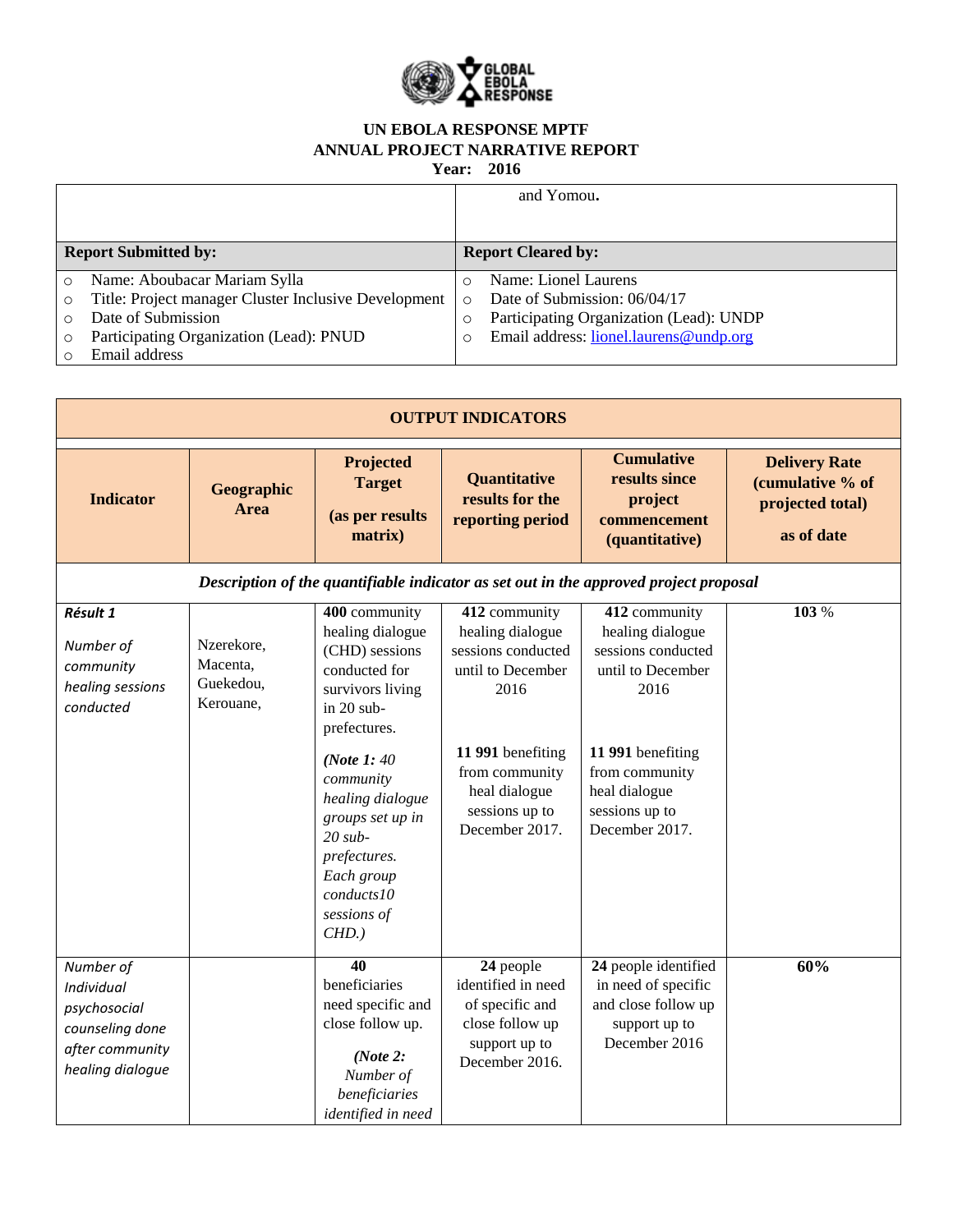

|                                                                                                                                     |                                                                                                                                                             | of specific and<br>close follow up<br>or referral after<br>CHD conducted<br>by Red Cross<br><i>volunteers</i> )                                |                                                                                                                                                                                                                                      |                                                                                                                                                                                                                                          |                                                                                                                                                         |
|-------------------------------------------------------------------------------------------------------------------------------------|-------------------------------------------------------------------------------------------------------------------------------------------------------------|------------------------------------------------------------------------------------------------------------------------------------------------|--------------------------------------------------------------------------------------------------------------------------------------------------------------------------------------------------------------------------------------|------------------------------------------------------------------------------------------------------------------------------------------------------------------------------------------------------------------------------------------|---------------------------------------------------------------------------------------------------------------------------------------------------------|
| <b>Result 2:</b><br>Nb of cured<br>(survivors)<br>followed and<br>sensitized                                                        | Nzerekore,<br>Macenta,<br>Guekedou,<br>Kerouane,                                                                                                            | 447 cured people<br>benefiting from<br>adequate follow<br>up                                                                                   | 0 cured people<br>benefiting from<br>adequate follow up                                                                                                                                                                              | 0 cured people<br>benefiting from<br>adequate follow up                                                                                                                                                                                  | $\mathbf{0}$<br>Note 3: Activity has been<br>scheduled in February<br>2017. Further details<br>provided into component<br>2 of the quarterly report.    |
| <b>Result 3:</b><br>% of the<br>population with<br>sensitized about<br>EVD survivor's<br>situation to<br>decrease<br>stigmatization | Nzerekore,<br>Macenta,<br>Guekedou,<br>Kerouane,                                                                                                            | 80 % of target<br>groups per the<br>results of the<br>baseline.<br>(Note 4: 11, 000)<br>direct<br>beneficiaries<br>sensitized are<br>expected) | 13 000 people has<br>been sensitized,<br>20 radio emissions<br>have been<br>broadcasted in the<br>target areas.<br>(Note 5: Baseline<br>has been finalized<br>on December 2016.<br>4 456 surveys<br>socio-economic<br>surveys done.) | 13 000 people has<br>been sensitized.<br>20 radio emissions<br>have been<br>broadcasted in the<br>target areas.<br>(Note 6: Baseline<br>has been finalized<br>on December 2016.<br>4 456 surveys socio-<br>economic surveys<br>$done.$ ) | 118 %                                                                                                                                                   |
| <b>Result 4:</b><br># of community<br>economic projects<br>implemented                                                              | Boke, Boffa, Fria,<br>Telimele, Pita,<br>Mali, Dalaba,<br>Tougue,<br>Faranah,<br>Kouroussa,<br>Siguiri, Kankan,<br>Kissidougou,<br>Beyla, Lola and<br>Yomou | At least 20<br>projects<br>implemented                                                                                                         | Activities related to<br>the 20 socio-<br>economic<br>development<br>programs<br>previously<br>identified are<br>implemented up to<br>60% of the<br>activities initially<br>planned.                                                 | Activities related to<br>the 20 socio-<br>economic<br>development<br>programs previously<br>identified are<br>implemented up to<br>60% of the activities<br>initially planned.                                                           | 100% of development<br>projects initially planned<br>have been identified.<br>60% of achievement for<br>the activities initially<br>planned per project |
| # of Red Cross<br>Volunteers<br>trained                                                                                             | Nzerekore,<br>Macenta,<br>Guekedou,<br>Kerouane,                                                                                                            | 450 volunteers                                                                                                                                 | 0 volunteers<br>( <i>Note</i> $7:350$<br>volunteers have<br>been identified in<br>forest guinea.<br>Training activities<br>have been                                                                                                 | 0 volunteers                                                                                                                                                                                                                             | $0\%$                                                                                                                                                   |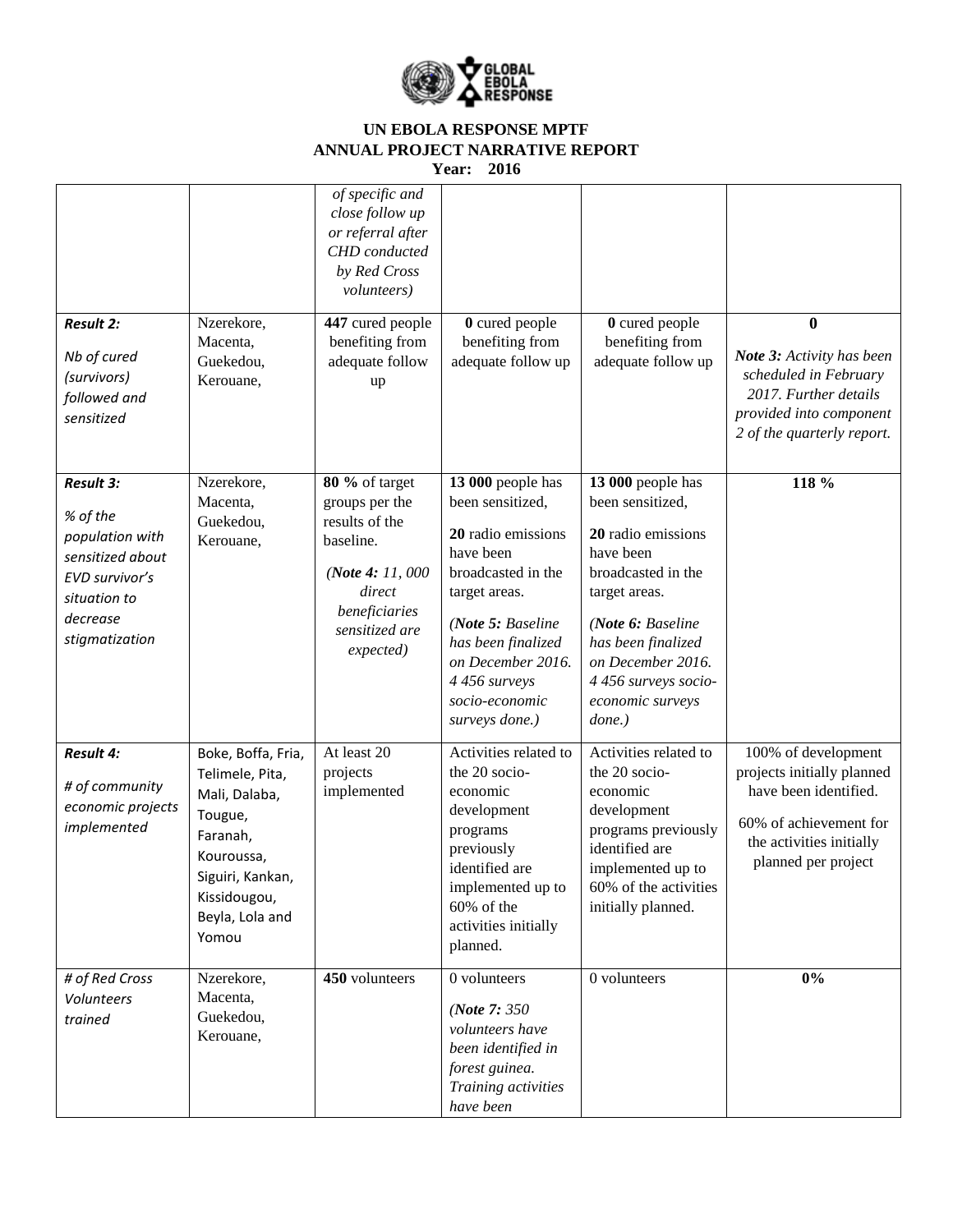

|                                                                                                                                       |                                                                                                                                                             |                                                                                                                                                                                                                                                                     | scheduled for the<br>first quarter of<br>$2017.$ )                                                                                                                                    |                                                                                                                                                                                                                                                       |                                                                                                                                                                                                                                                  |  |  |
|---------------------------------------------------------------------------------------------------------------------------------------|-------------------------------------------------------------------------------------------------------------------------------------------------------------|---------------------------------------------------------------------------------------------------------------------------------------------------------------------------------------------------------------------------------------------------------------------|---------------------------------------------------------------------------------------------------------------------------------------------------------------------------------------|-------------------------------------------------------------------------------------------------------------------------------------------------------------------------------------------------------------------------------------------------------|--------------------------------------------------------------------------------------------------------------------------------------------------------------------------------------------------------------------------------------------------|--|--|
| number<br>#<br>оf<br>project financed<br>and implemented<br>through the civil<br>society platform                                     | Boke, Boffa, Fria,<br>Telimele, Pita,<br>Mali, Dalaba,<br>Tougue,<br>Faranah,<br>Kouroussa,<br>Siguiri, Kankan,<br>Kissidougou,<br>Beyla, Lola and<br>Yomou | 10-15 projects.                                                                                                                                                                                                                                                     | 8 projects targeting<br>survivor's socio-<br>economic<br>development done<br>by civil society<br>platforms have<br>been identified and<br>activities are<br>implemented up to<br>60%. | 8 projects targeting<br>survivor's socio-<br>economic<br>development done<br>by civil society<br>platforms have been<br>identified and<br>activities are<br>implemented up to<br>60%.                                                                 | 80% of achievement for<br>the activities initially<br>planned per project.<br>(Note 8: Socio economic<br>development projects<br>have been adjusted to<br>the budget available and<br>the needs identified by<br>the survivors on the<br>field.) |  |  |
| <b>Result 5:</b><br># of prefectural<br>ministry branches<br>supported<br>(rehabilitation,<br>trainings, support<br>to running costs) | Nzerekore,<br>Macenta,<br>Guekedou,<br>Kerouane,                                                                                                            | 4 prefectural<br>ministry<br>branches<br>supported.                                                                                                                                                                                                                 | 4 prefectural<br>ministry branches<br>have been<br>supported with IT<br>equipment,<br>deployment of<br>social workers,<br>running costs and<br>capacity building<br>trainings.        | 4 prefectural<br>ministry branches<br>supported.<br>(Note 9: Ministry of<br>Social Action has<br>recruited and<br>deployed 60 social<br>workers in the<br>targeted areas.<br>Ministry of Social<br>Action was<br>equipped with<br>adequate material.) | 100%                                                                                                                                                                                                                                             |  |  |
| <b>EFFECT INDICATORS</b> (if available for the reporting period)                                                                      |                                                                                                                                                             |                                                                                                                                                                                                                                                                     |                                                                                                                                                                                       |                                                                                                                                                                                                                                                       |                                                                                                                                                                                                                                                  |  |  |
| Result 1 and 2.<br>Psychosocial<br>conditions of the<br>EVD survivors (or<br>affected<br>communities)<br>improved                     | Nzerekore,<br>Macenta,<br>Guekedou,<br>Kerouane                                                                                                             | 2% of the total<br>population found<br>with serious<br>traumatic<br>conditions after<br>the baseline is<br>done.<br>(Note $10: Total$<br>survivor's<br>population<br>estimated to<br>calculate 2% is<br>around 8 000<br>surveys<br>countrywide.<br>Baseline will be | 4 456 socio-<br>economic surveys<br>done.<br>(Note $11$ :<br>Survivors baseline<br>ended into January<br>2017. Data<br>analysis will be<br>available on the $1^{st}$<br>quarter 2017) | 4 456 surveys have<br>been done<br>countrywide.                                                                                                                                                                                                       | 56 %                                                                                                                                                                                                                                             |  |  |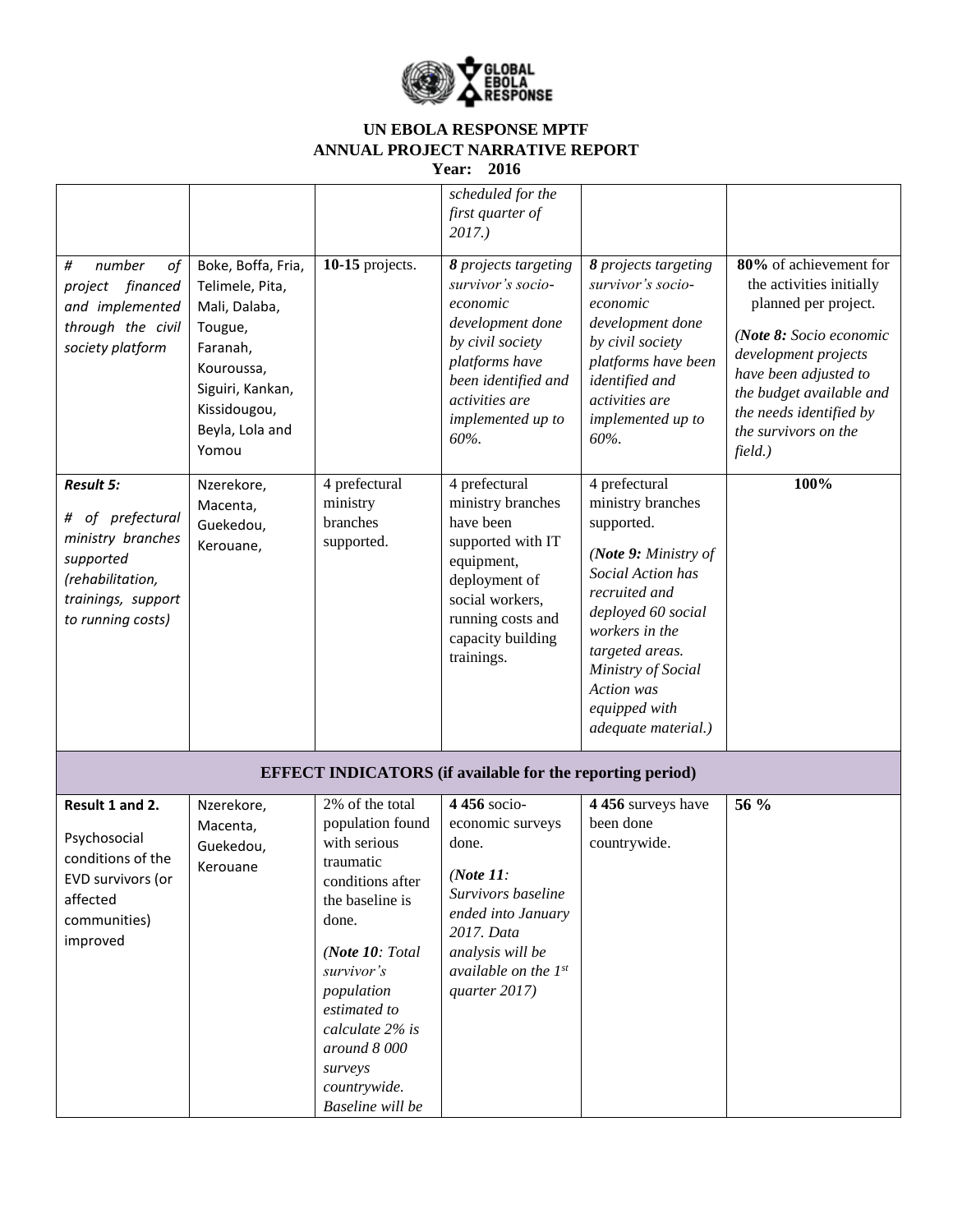

|                                                                                                                                                                                                             |                                                                                                                                                                                                                  | done to at least<br>to $8000$ people)                                                                                                                                                                                                                                                     |                                                                                                                                                                                                                                      |                                                                                                                                                                                                                                                                                                                                                                                             |                                                                                   |
|-------------------------------------------------------------------------------------------------------------------------------------------------------------------------------------------------------------|------------------------------------------------------------------------------------------------------------------------------------------------------------------------------------------------------------------|-------------------------------------------------------------------------------------------------------------------------------------------------------------------------------------------------------------------------------------------------------------------------------------------|--------------------------------------------------------------------------------------------------------------------------------------------------------------------------------------------------------------------------------------|---------------------------------------------------------------------------------------------------------------------------------------------------------------------------------------------------------------------------------------------------------------------------------------------------------------------------------------------------------------------------------------------|-----------------------------------------------------------------------------------|
| Result 3 and 4.<br>Socio-economic<br>support.<br>% of EVD<br>Survivors<br>improving their<br>socio-economic<br>living condition<br>through de-<br>stigmatization<br>and better<br>economic<br>opportunities | Nzerekore,<br>Macenta,<br>Guekedou,<br>Kerouane, Boke,<br>Boffa, Fria,<br>Telimele, Pita,<br>Mali, Dalaba,<br>Tougue,<br>Faranah,<br>Koroumussa,<br>Siguiri, Kankan,<br>Kissidougu,<br>Beyla, Lola and<br>Youmou | 20% of the<br>targeted<br>population<br>improves the<br>coverage of the<br>daily needs.<br>Targeted<br>population is<br>identified<br>through baseline<br>and/or based on<br>statistics<br>available.<br>(Note 13: Data<br>collected from<br>baseline<br>according to a<br>representative | 4 456 socio-<br>economic surveys<br>done.<br>(Note 12: Data<br>collected from<br>baseline per a<br>representative<br>sample of<br>beneficiaries<br>participating into<br>socio-economic<br>and ant<br>stigmatization<br>activities.) | 4 456 socio-<br>economic surveys<br>done.<br>13 000 sensitized<br>against<br>stigmatisation.                                                                                                                                                                                                                                                                                                | Results of the analysis<br>will be provided the<br>first quarter of year<br>2017. |
|                                                                                                                                                                                                             |                                                                                                                                                                                                                  | sample of<br>beneficiaries<br>participating<br>into psychosocial<br>support<br>activities.)                                                                                                                                                                                               |                                                                                                                                                                                                                                      |                                                                                                                                                                                                                                                                                                                                                                                             |                                                                                   |
| <b>Result 5</b><br>Improved<br>monitoring<br>system.                                                                                                                                                        | Nzerekore,<br>Macenta,<br>Guekedou,<br>Kerouane                                                                                                                                                                  | 60 % of the<br>activities done to<br>improved<br>monitoring<br>system                                                                                                                                                                                                                     | 60 % of monthly<br>reports received<br>from Nzerekore,<br>Macenta,<br>Guedkedou and<br>Kerouané by the<br>Ministry of Social<br>Action                                                                                               | $\overline{60}$ % of monthly<br>reports received<br>from Nzerekore,<br>Macenta,<br>Guedkedou and<br>Kerouané by the<br>Ministry of Social<br>Action<br>(Note 14: Social<br>workers deployed<br>by the Ministry of<br>Social Action must<br>send to the Ministry<br>regular reports<br>about<br>vulnerabilities and<br>achievements of the<br>programme<br>following the<br>monitoring tools | 60%                                                                               |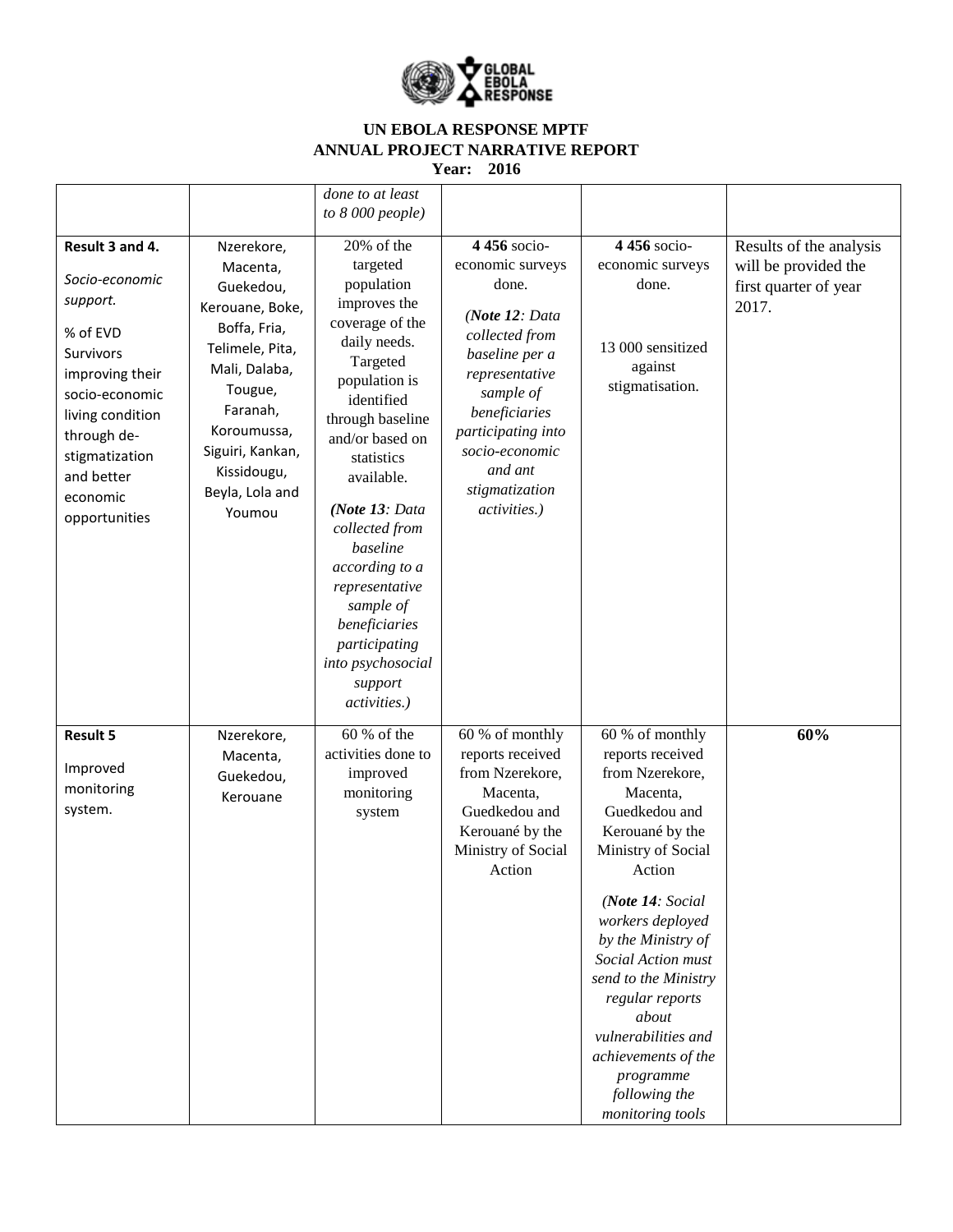

**Year: 2016**

|  |  | developed.         |  |
|--|--|--------------------|--|
|  |  | Equipment supplied |  |
|  |  | to the Ministry of |  |
|  |  | Social Affairs.)   |  |
|  |  |                    |  |

## **EXECUTIVE SUMMARY**

**Current Situation and Trend** (*please provide a brief introduction to the project and the related outcomes in relation to implementation of the project (1-2 paragraphs)*)

All the activities initially planned up to December 2016 are ongoing and at least 90% will complete on time. However, some changes and adjustments will be required for the first quarter of 2017 to ensure adequate alignment of the program with the public policies and recommendations provided by the Guinean government as well as to improve the quality of the delivering and better measure key achievements of the program.

An oversight on the preliminary results achieved indicates that stigmatization still is considered as an issue among survivors. Moreover, psychosocial support is highly appreciated by communities and individuals affected by Ebola and is considered as a good tool to fight against traumas provoked by Ebola. Although Community Healing Dialogue is useful to allow survivors and communities communicate and engage a dialogue on how to improve day to day lives, this tool cannot replace psychosocial medical-clinical care. From this point of view psychosocial support activities have allowed practitioners working on psychosocial issues to identify gaps on the clinical treatment for Ebola survivors in Guinea. Even though survivors in need of psychosocial treatment and follow up who are detected by the Red Cross are referred to the national Guinean health system, it is obvious that Guinean health system lacks of adequate professionals and has a poor knowledge on the subject. This gap has been communicated to the Ministry of Health through the ANSS.

## **Narrative section** *(About 1,000 words)***:**

Regarding psychosocial support, cumulative data since the beginning of the project indicate that we have supported **11,991**  people (amongst whom **6,534** Women and 5,457 Men) through community healing dialogue. Statistics for this period indicate that there is a considerable increase of Community Healing Dialogues (338 Vs 74 for the first and second period). Likewise, the number of people to be reached has increased during this quarter (10,672 Vs 1,319 for the two last quarters). This increase is a result of the deployment of 66 new PSS Red Cross volunteers in the field in respective sub-prefectures.

The main findings are issues related to stigmatization, mental health disorders like memory trouble and nightmares, stress due to day to day life difficulties. During these sessions **19** persons were identified as having needs to be individually followed up. Two of them are volunteers who suffered from psychological disorders and were referred to the Psychologist, the PSS Delegate who had a specialized consultation with them. The four other cases are related to issues of stigmatization, socio economic reintegration and stress due to daily socioeconomic difficulties. The 5 persons will therefore benefit a specific and individualized follow up by Red Cross PSS volunteers. Worked done by PSS volunteers rise some challenges with the referral mechanisms to health facilities. A common agreement has been found with the Ministry of Health to refer detected cases to the prefectural health centres or CTPEIs for follow up.

On the other hand, 28 socio-economic development projects have been identified and are currently under execution in Forest Guinea. Some projects, especially the ones related to supporting farming activities are going to be delayed to be aligned with the agricultural season activities. Technical teams have recommended an extension of the implementing period up to 30 June 2017 to ensure adequate delivering of 100% activities. In addition, development projects implemented by PNUD in Forest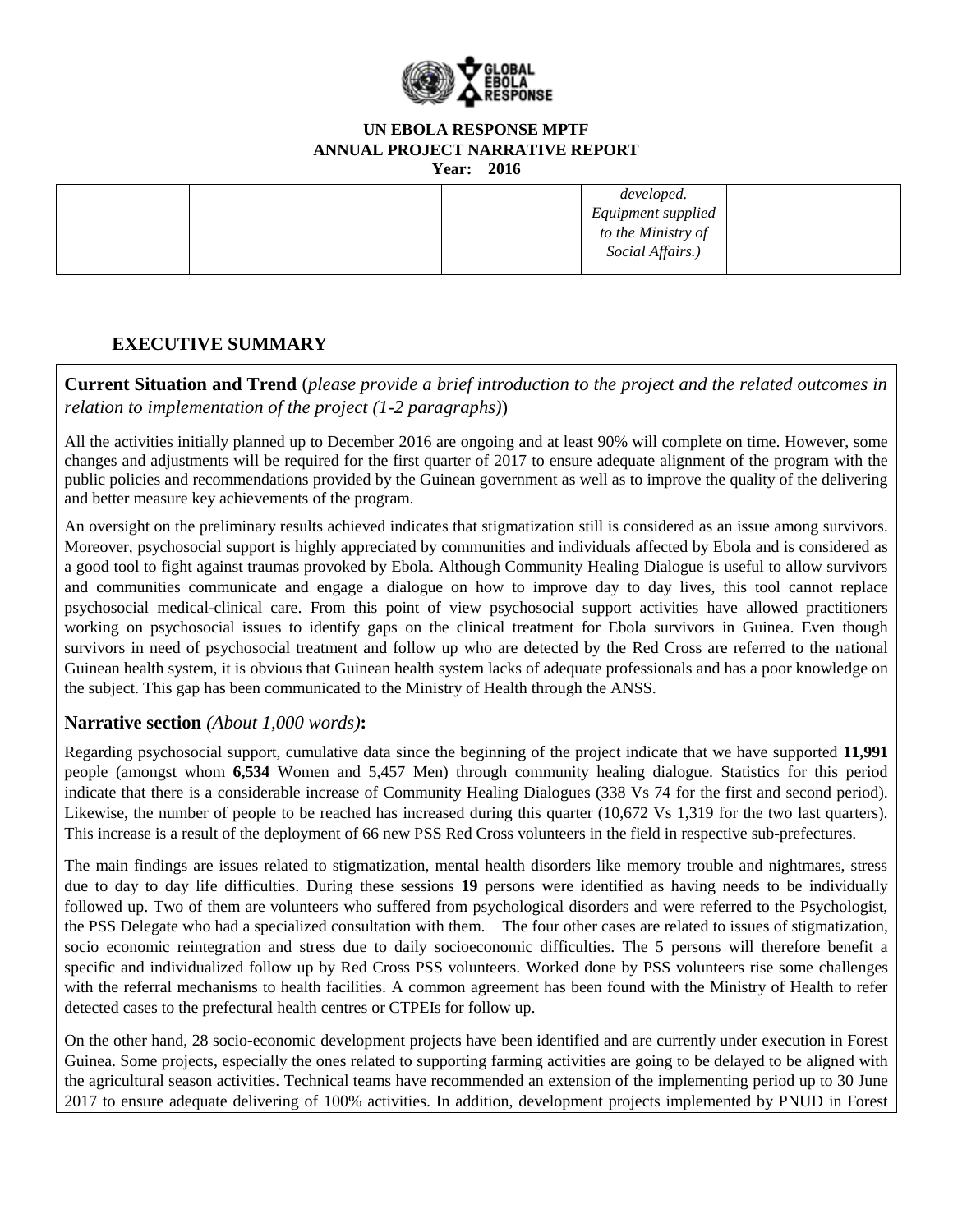

guinea are covering several sectors such as farming activities for women through trainings and supply of assets and inputs; the construction of public sanitation facilities; the improvement of warehousing stock facilities for groups of farmers; technical support to income generation activities or finally a strengthened access to basic services of water, health and sanitation. More than 40 000 beneficiaries will benefit from activities set up through the project.

Two main activities have been held during this period. First is related to the development of the socio-economic baseline which is a powerful tool allowing to analyze socio-economic trends regarding survivors needs. This tool allows to better target training development activities. Regarding the questionnaires used, we can mention the ''Hopkins checklist'' which allows to determine the level of anxiety and depression and the ''Harvard trauma questionnaire'' which allows to determine the post stress trauma for the interviewed people. The baseline has been done by the Ministry of Social Action.

Regarding the improvement of skills for frontline workers (Red Cross volunteers) working during the Ebola outbreak to enhance economic reinsertion. Two main activities have been developed. First one consist on the set up of an internal survey aiming to evaluate which are key axes to enhance frontline workers getting a better access to the labor market. A preliminary analysis of the results has shown that: *a) Ebola impacted negatively on the lives of frontline workers and being stigmatized by the society. b) These stigmatizations adopt several forms such as difficulties to get access to the labor market in their vicinity or loss of social network. c) Improvement basic skills is an important tool to enhance frontline workers to overcome this situation getting a better access to labor market. d) Main activities demanded by frontline workers are: support to improve basic skills (driving license, language and computer skills or support for income generation activities)*

On the one hand, to achieve the objective of improving frontline working skills and enhancing a better access to the labor market and on the other hand bearing in mind the preliminary results of the information available, PNUD got in touched with the NGO "Dare to Innovate" *("Ossez Innover")* who has submitted a comprehensive educational proposal divided in three components. First component will be based on training frontline workers on basic skills related to seeking a job, labor market, entrepreneurships. A capacity assessment and training profile will be created for each people. Second component of the intervention aims to support special training needs arisen from the assessments such as trainings on informatics, basic language and written skills, driving license and/or advanced principles about business and entrepreneurships. The ones that will be most interested into these activities will be accompanied to elaborate an income generation project that will be supported economically depending on the nature of the business to be run. Activities are expected to be run starting from February 2017 and will go beyond the ending date of the program to ensure close monitoring of the projects developed by frontline workers through this innovative approach.

Finally, project allowed building capacities on the existing resources of the Ministry of Social Affairs through the deployment of 120 agents in affected areas specially touched by Ebola outbreak, with a special focus in Forest Guinea Region. In addition, Ministry of Social Affairs benefited of IT equipment and office materials to ensure adequate delivering of public services. In addition, project took adequate steps to facilitate the activities planned aiming to build operational capacities. TDRs have been prepared for the recruitment of an accountant in charge to strengthen accountant proceedings and SOPs and an external cabinet is going to be recruited to improve data management. It is expected the activities will begin the first quarter of the year 2017.

## **Key Achievements:**

Key achievements of the program for the reported period going from October 2016 to December 2016 are:

#### *Result 1: Psychosocial support through community healing dialogue for survivors in Forest Guinea.*

**412 Community healing sessions has been** conducted in the third quarter. Thus, **11 991** people were reached by Red Cross volunteers through the community healing sessions in the targeted areas. Red Cross volunteers identified **24 people** in need of special follow up in terms of PSS support because of psychosocial trauma. **66** volunteers of Guinea Red Cross were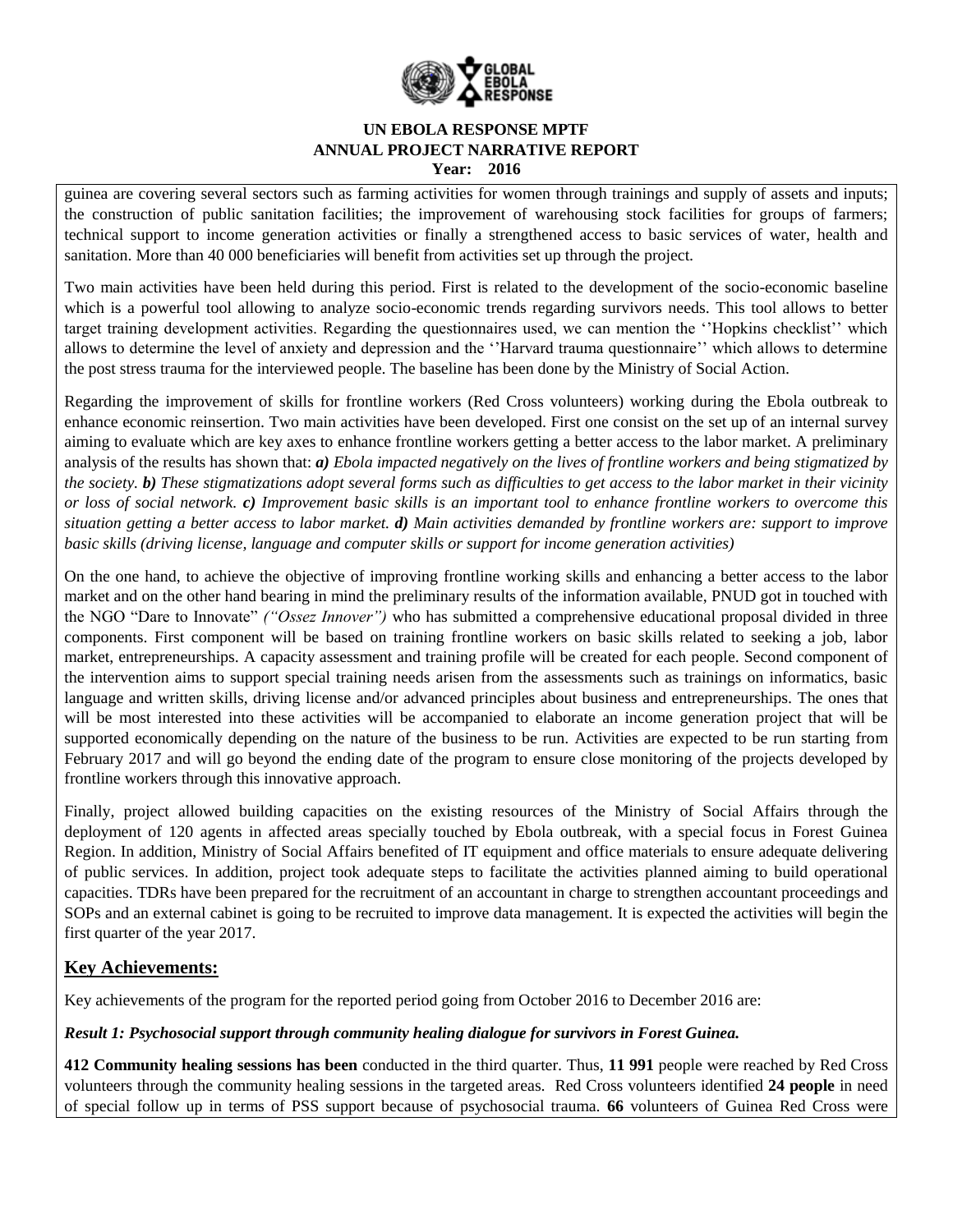

trained in Guékédou and Nzérékore.

#### *Result 2: Cured support self-capacity*

Thanks to the collaboration agreement the PNUD and National Agency of Sanitary Surveillance (ANSS) (ex-NERC) are deploying **272 health staff** to accomplish health tasks described into the SACEINT strategy for the follow up of the cured from August 2016 to February 2017. MPTF project will support the cost of health staff deployment on February 2017. Health staff deployed at health centers are focused on strengthening epidemiological control around survivors, families and communities around survivors establishing adequate mechanisms to enhance access to effective and efficient health care services (SACEINT strategy approved by the Guinean Government).

#### *Result 3: Fight against stigmatization*

**20** radio programs were broadcast throughout Radio Nzaly Liberte FM in Nzerkore (Forest Guinea): The main topics were about fight against stigma for Ebola survivors. During these radio programs, 19 calls from auditors were registered. A documentary on the PSS project achievements has been produced and disseminated through social media with the funding of MPTF. Technical team suggest requesting a non-cost extension aiming to finalize anti-stigmatization pending activities, the strengthening of survivor's civil society associations and better evaluate the impact of the program on the ground.

#### *Result 4: Socio-economic support for survivors*

*20* socio-economic projects are on progress in Forest Guinea for a total amount of 3 062 639 200 GNF (346 251 USD). 60% of the socio-economic activities initially planned into the 20 projects have been accomplished. It is expected that 100% of the projects activities will arrive to an end on March 2016. Further details are provided below for the component 4. Regarding the set-up of socio-economic activities in favor of frontline workers a baseline survey has been finalized. More than 4 548 surveys have been done by social workers and the analysis of the results is on progress. Others analysis have been done to identify training needs aiming to improve frontline skills allowing frontline workers getting a better access to labor market in Guinea. PNUD has contacted with the ONG "Dare to Innovate" to work on a training program aiming to cover the gaps detected and based on the following principles: *a)* Training on basic skills to enhance labor market research for frontline workers and entrepreneurships. *b)* Training on specific skills per the preliminary results of the baseline (expected to be achieved beyond the ending date of the program)  $c$ ) Support to income generation activities run by frontline workers (expected to be achieved beyond the ending date of the program)*.* 60% of the activities planned under the component "socioeconomic activities" run by civil society have been achieved. However, some of the projects will arrive to an end beyond the deadline retained for MPTF funding. Technical team suggest requesting a non-cost extension aiming to finalize current socioeconomic activities and better evaluate the impact of the program.

#### *Result 5: Strengthening MASPFE*

Ministry of Social Action has deployed social workers (60 people) on the prefectures targeted. Social workers have participated actively in close collaboration with Red Cross volunteers and local Red Cross Committees to do socio-economic baseline survey and collect data about frontline workers training gaps. Administrative measures have been taken to facilitate the activities planned aiming to strengthen the Ministry of Social Action at operational level. TDRs have been prepared for the recruitment of an accountant in charge to strengthen accountant procedures and an external cabinet is going to be recruited to improve data management at the MASPFE. It is expected the activities will start at the beginning of 2017. These activities are on delay in comparison with the plan initially established and to gain in efficiency it is suggested by the managerial team to extent the date of delivery for these activities.

**Delays or Deviations** *– (Please indicate, if applicable, any reason that may have contributed to any delays or deviation, and describe the measures adopted to move forward to achieve the expected results )*